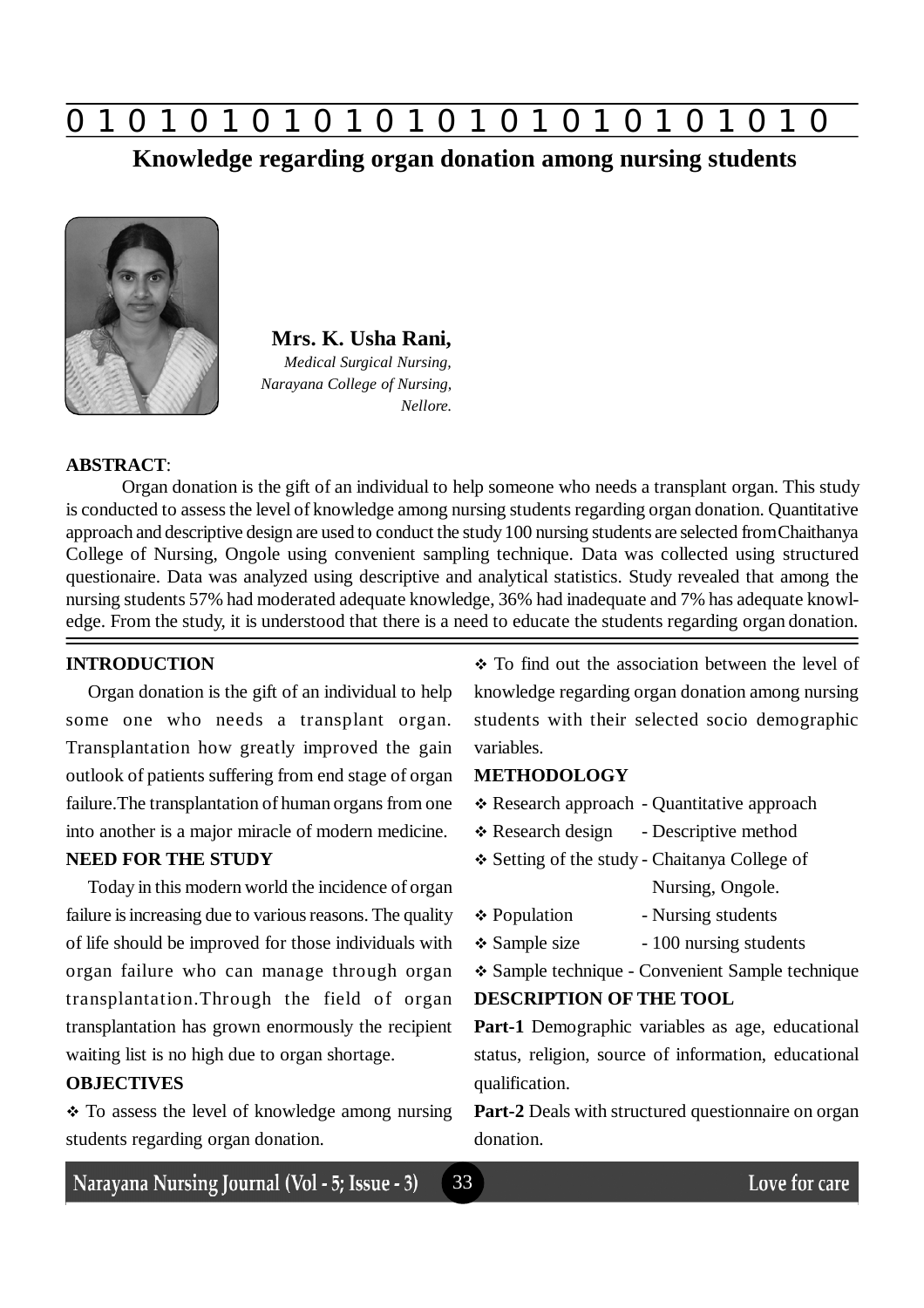# **0 z 0 z 0 z 0 z 0 z 0 z 0 z 0 z 0 z 0 z 0 z 0 z 0**

## **SCORE INTERPRETATION**

| Level of Knowledge   | <b>Score</b> | <b>Percentage</b> % |  |  |  |
|----------------------|--------------|---------------------|--|--|--|
| Inadequate knowledge | $0 - 14$     | < 50                |  |  |  |
| Moderately adequate  |              |                     |  |  |  |
| knowledge            | $15 - 20$    | $50 - 70$           |  |  |  |
| Adequate knowledge   | $21 - 30$    | $>$ 70              |  |  |  |

## **DATA COLLECTION PROCEDURE**

The data collection was done after taking formal permission to conduct the study. The researcher explained to the subjects about the purpose of study and 100 Subjects were selected by using convenient sampling technique, structured questionnaire was used to assess the knowledge of students. It was taken 30minutes for each student to complete the questionnaire. The completed data was analysed by using descriptive and inferential statistics.

## **PLAN FOR DATA ANALYSIS**

| Sl.no   Data analysis  | Method                                               | purpose                       |  |  |  |  |  |
|------------------------|------------------------------------------------------|-------------------------------|--|--|--|--|--|
| Descriptive statistics | Frequency and percentage of To describe the level of |                               |  |  |  |  |  |
|                        | demographic variables.                               | knowledge on organ donation.  |  |  |  |  |  |
| Inferential statistics | Chi square test                                      | To find out the association   |  |  |  |  |  |
|                        |                                                      | between demographic variables |  |  |  |  |  |
|                        |                                                      | and knowledge.                |  |  |  |  |  |

# **DATA ANALYSIS**

## **Section-I**

Frequency and percentage distribution of demographic data of nursing students.

# **Section-II**

Frequency and percentage distribution of level of knowledge regarding organ donation among nursing students.

# **Section-III**

Association between the level of knowledge regarding organ donation among nursing students and their socio demographic variables.

34

**Level of knowledge regarding organ donation among nursing students (N=100)**

| Level of knowledge  | Frequency(f) | Percentage $(\% )$ |  |  |
|---------------------|--------------|--------------------|--|--|
| Inadequate          | 36           |                    |  |  |
| Moderately adequate |              |                    |  |  |
| Adequate            |              |                    |  |  |
| Total               | 100          | 100                |  |  |

**Distribution of mean and standard deviation**

|       | <b>Mean</b> Standard Deviation |
|-------|--------------------------------|
| 15.21 |                                |

**ASSOCIATION BETWEEN THE LEVEL OF KNOWLEDGE REGARDING ORGAN DONATION AMONG NURSING STUDENTS AND THEIR SOCIO DEMOGRAPHIC VARIABLES.**

There is significant association between demographic variables as age, educational qualification, educational status, religion and source of information with the level of knowledge on organ donation among nursing students.

**DISCUSSION AND MAJOR FINDINGS OF THE STUDY**: Among 100 nursing students, majority of students as, 43% of nursing students were 22-23 years of age group, 32% of students were had educational qualification of B.sc(N) , 58% of students, are studying 2nd year, 63% of students are Christians, 58% of students received knowledge from the teachers and 57% of nursing students are having moderately adequate knowledge.

# **RECOMMENDATIONS OF THE STUDY:**

 $\div$  The replication of the present study can be conducted with large samples.

\* The similar study can be conducted on other qualification students.

**CONCLUSION:** There is a need to educate the students on organ donation , it helps the to enhance the knowledge of students on organ donation.